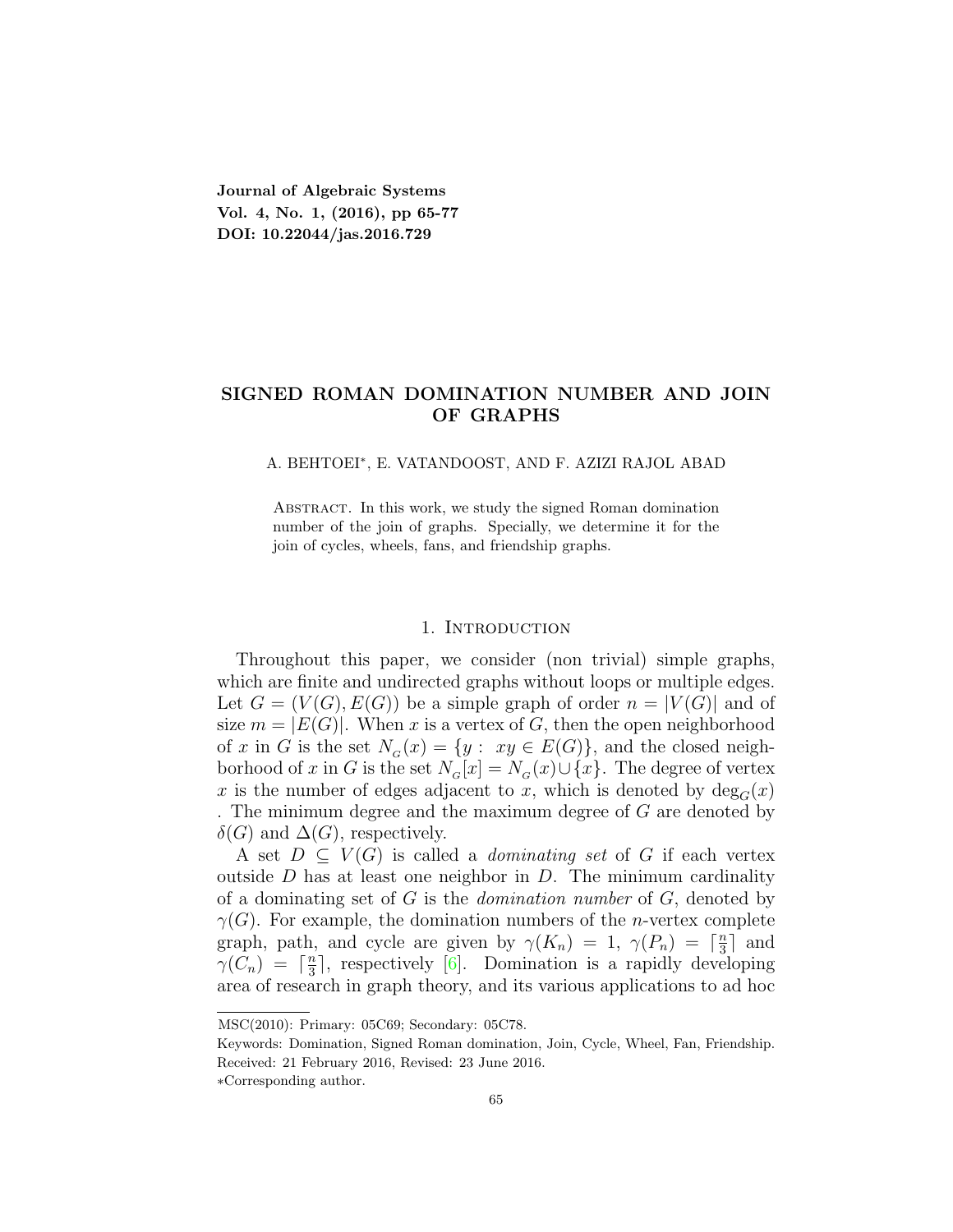networks, distributed computing, social networks, biological networks, and web graphs partly explain the increased interest. The concept of domination has existed and has been studied for a long time, and early discussions on the topic can be found in the works of Berge [[2\]](#page-12-1) and Ore [[10](#page-12-2)]. At present, domination is considered to be one of the fundamental concepts in graph theory with an extensive research activity. Garey and Johnson  $[4]$  $[4]$  have shown that determining the domination number of an arbitrary graph is an NP-complete problem. The domination number can be defined equivalently by means of a function, which can be considered as a characteristic function of a dominating set; see [[6\]](#page-12-0). A function  $f: V(G) \rightarrow \{0,1\}$  is called a *dominating function* on *G* if, for each vertex  $x \in V(G)$ ,  $\sum_{y \in N_G[x]} f(y) \geq 1$ . The value  $w(f) = \sum_{x \in V(G)} f(x)$  is called the *weight* of *f*. Now, the domination number of *G* can be defined as

 $\gamma(G) = \min\{w(f): f \text{ is a dominating function on } G\}.$ 

Analogously, a *signed dominating function* of *G* is a labeling of the vertices of *G* with +1 and *−*1 such that the closed neighborhood of each vertex contains more +1's than *−*1's. The *signed domination number* of *G* is the minimum value of the sum of vertex labels, taken over all signed dominating functions of *G*. This concept is closely related to the combinatorial discrepancy theory, as shown by Füredi and Mubayi in [[3\]](#page-12-4). In general, many domination parameters are defined by combining domination with other graph theoretical properties; see [[5\]](#page-12-5) and [\[9\]](#page-12-6).

**Definition 1.1.** [\[1\]](#page-12-7) Let  $G = (V, E)$  be a graph. A signed Roman dominating function (simply, a "SRDF") on the graph *G* is a function  $f: V \to \{-1, 1, 2\}$ , which satisfies the following two following conditions:

- $\sum_{y \in N_G[x]} f(y) \geq 1;$
- (b) Each vertex *x* for which  $f(x) = -1$  is adjacent to at least one vertex *y* for which  $f(y) = 2$ .

The value  $f(V) = \sum_{x \in V} f(x)$  is called the weight of the function  $f$ , and is denoted by  $w(f)$ . The signed Roman domination number of  $G$ ,  $\gamma_{sR}(G)$  is the minimum weight of a SRDF on *G*.

This concept has been introduced by Ahangar, Henning, et al. in [[1\]](#page-12-7). They have described the usefulness of this concept in various applicative areas like graph labeling and "defending the Roman empire" (see [[1\]](#page-12-7), [\[7](#page-12-8)] and [[13](#page-12-9)] for more details). It is obvious that for every graph *G* of order *n*, we have  $\gamma_{sR}(G) \leq n$  since assigning +1 to each vertex yields a SRDF. In [[1](#page-12-7)], Ahangar et al. have presented various lower and upper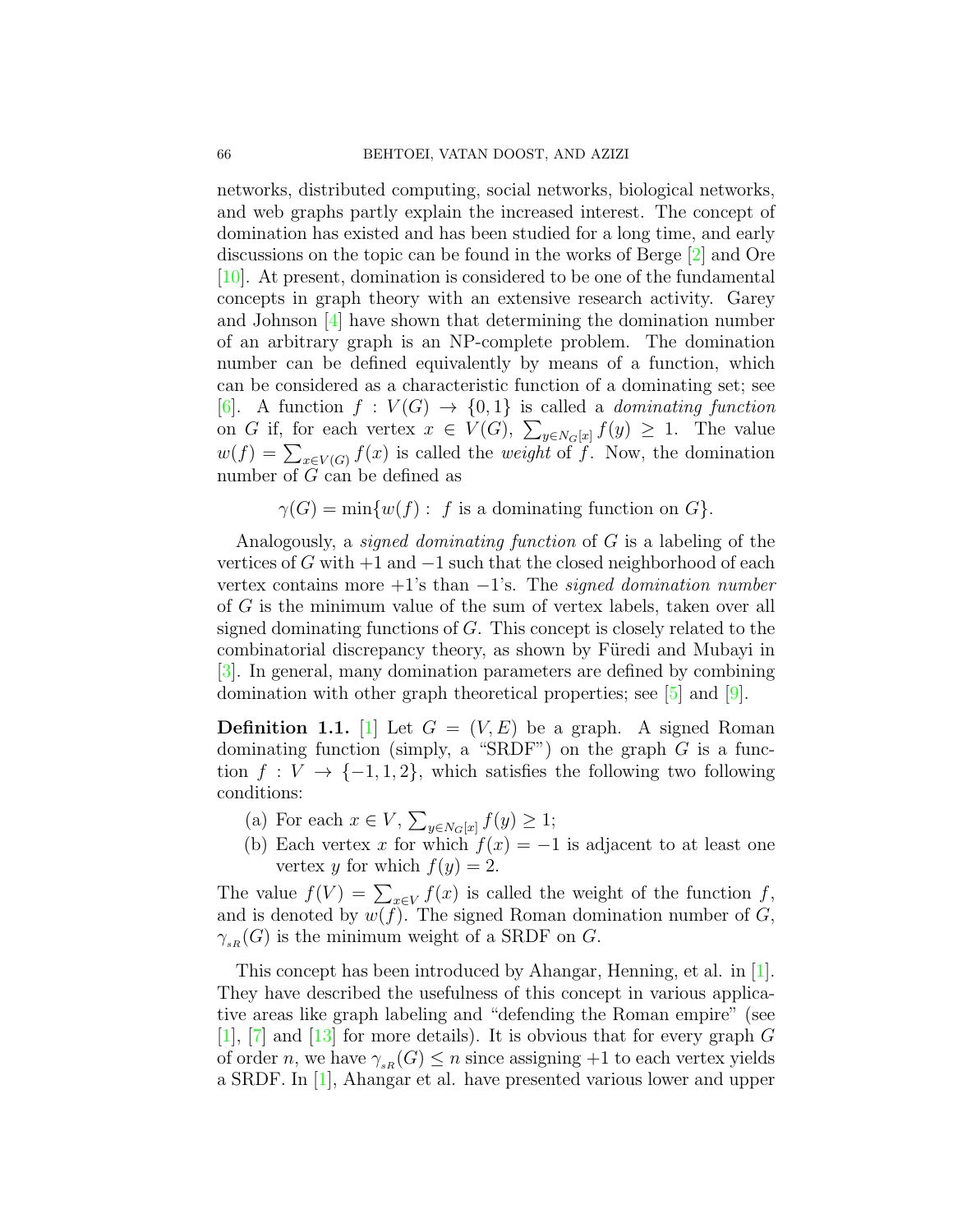bounds on the signed Roman domination number of a graph in terms of its order, size, and vertex degrees. Moreover, they have characterized all graphs that attain these bounds. They have also investigated the relation between  $\gamma_{sR}$  and some other graphical parameters, and the signed Roman domination number of some special bipartite graphs. It has been proved in [\[1\]](#page-12-7) that  $\gamma_{sR}(K_n) = 1$  for each  $n \neq 3$ ,  $\gamma_{sR}(K_3) = 2$ ,  $\gamma_{sR}(C_n) = \lceil \frac{2n}{3} \rceil$  $\frac{2n}{3}$ ],  $\gamma_{sR}(P_n) = \frac{2n}{3}$  $\frac{2n}{3}$ , and that the only *n*-vertex graph *G* with  $\gamma_{sR}(G) = n$  is the empty graph  $K_n$ .

Henning and Volkmann have studied the signed Roman domination number of trees in [\[8](#page-12-10)]. Also the signed Roman domination number of directed graphs has been considered in [[11\]](#page-12-11).

Note that each signed Roman dominating function *f* on *G* is uniquely determined by the ordered partition  $(V_{-1}, V_1, V_2)$  of  $V(G)$ , where  $V_i$ *{x* ∈ *V*(*G*) : *f*(*x*) = *i}* for each *i* ∈ {−1*,* 1*,* 2*}*. Specially, *w*(*f*) =  $2|V_2| + |V_1| - |V_{-1}|$ . For convenience, we usually write  $f = (V_{-1}, V_1, V_2)$ , and when  $S \subseteq V$ , we denote the summation  $\sum_{x \in S} f(x)$  by  $f(S)$ . If  $w(f) = \gamma_{sR}(G)$ , then *f* is called a  $\gamma_{sR}(G)$ *-function* or an *optimal SRDF* on *G*. Recall that the join of two graphs  $G_1$  and  $G_2$ , denoted by  $G_1 \vee G_2$ , is a graph with vertex set  $V(G_1) \cup V(G_2)$  and edge set  $E(G_1) \cup E(G_2) \cup$ *{xy ∶ x*  $\in V(G_1)$ *, y*  $\in V(G_2)$ *}*. For example,  $K_1 \vee P_n$  is the fan  $F_n$ *,*  $K_1 \vee C_n$  is the wheel  $W_n$ , and the friendship graph  $Fr_n$ ,  $n = 2m + 1$ , is the graph obtained by joining  $K_1$  to  $m$  disjoint copies of  $K_2$ .

In this paper, we study the signed Roman domination number of the join of graphs. Specially, we determine the signed Roman domination number of  $C_m \vee C_n$ ,  $W_n$ ,  $F_n$ , and friendship graph  $Fr_n$ .

## 2. **Wheels, Fans, and Friendship graphs**

For investigating  $\gamma_{sR}$  of the join of graphs, the following lemma is useful and will be used frequently.

<span id="page-2-0"></span>**Lemma 2.1.** *If G is a graph with*  $\Delta(G) = |V(G)| - 1$ *, then*  $\gamma_{sR}(G) \geq 1$ *.* 

*Proof.* Let *f* be an optimal signed Roman dominating function on *G*, and let  $x \in V(G)$  be a vertex of maximum degree  $\Delta(G)$ . Since  $N_G(x)$  $V(G) \setminus \{x\}$ , using the definition of a *SRDF*, we have

$$
\gamma_{sR}(G) = w(f) = \sum_{v \in V(G)} f(v) = f(x) + \sum_{v \in N_G(x)} f(v) = f(N_G[x]) \ge 1.
$$

**Corollary 2.2.** For each graph  $G$ ,  $\gamma_{sR}(G \vee K_1) \geq 1$ . Specially, if  $\gamma_{sR}(G) = 0$ *, then*  $\gamma_{sR}(G \vee K_1) = 1$ *.*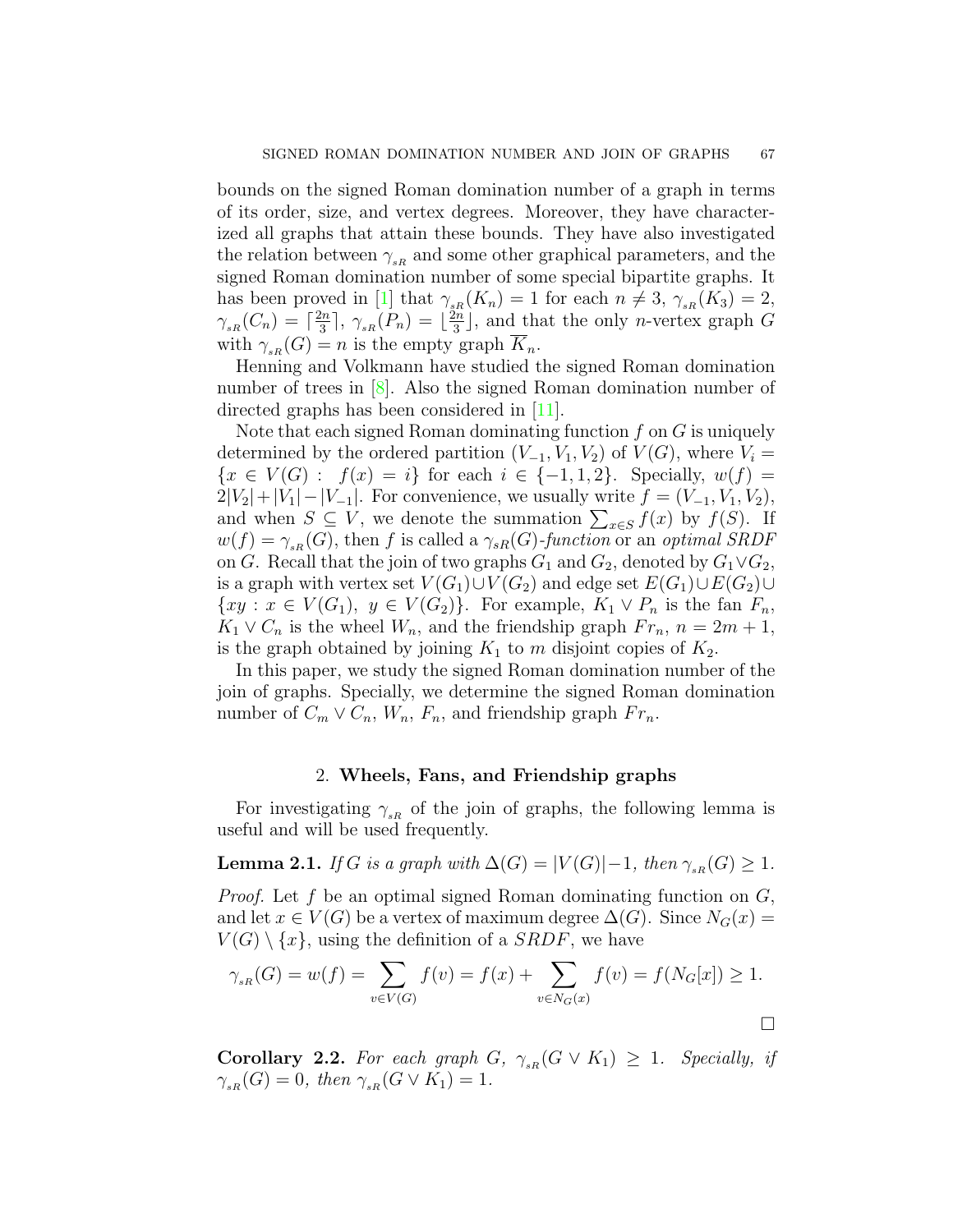*Proof.* The first statement follows directly from Lemma [2.1](#page-2-0). Assume that  $\gamma_{sR}(G) = 0$ , and let f be a  $\gamma_{sR}(G)$ -function of G. Define  $g: V(G \vee$ *K*<sub>1</sub>) → {−1, 1, 2} as  $g(x) = f(x)$  when  $x \in V(G)$ , and  $g(y) = 1$  when  $y \in V(K_1)$ . Since *g* is a SRDF of weight 1 on  $G \vee K_1$ ,  $\gamma_{sR}(G \vee K_1) \leq 1$ . Thus  $\gamma_{sR}(G \vee K_1) = 1$ .

**Proposition 2.3.** *Let G and H be two graphs such that*  $\gamma_{sR}(G) \geq 0$  $and \gamma_{sR}(H) \geq 0$ *. Then,* 

$$
\gamma_{sR}(G \vee H) \leq \gamma_{sR}(G) + \gamma_{sR}(H).
$$

*Proof.* Let  $f_1$  be a  $\gamma_{sR}(G)$ -function on *G*, and let  $f_2$  be a  $\gamma_{sR}(H)$ function on *H*. Define  $f: V(G \vee H) \rightarrow \{-1, 1, 2\}$  as  $f(x) = f_1(x)$ when  $x \in V(G)$ , and  $f(y) = f_2(y)$  when  $y \in V(H)$ . For each  $x \in V(G)$ ,  $f(N_{G \vee H}[x]) = f(N_G[x]) + w(f_2) \geq 1$ . Similarly, for each  $y \in V(H)$ ,  $f(N_{G \vee H}[y]) = f(N_H[y]) + w(f_1) \ge 1$ . Thus *f* is a *SRDF* on  $G \vee H$  and  $\gamma_{n}(G \vee H) \le w(f) = w(f_1) + w(f_2) = \gamma_{n}(G) + \gamma_{n}(H)$ . and  $\gamma_{sR}(G \vee H) \leq w(f) = w(f_1) + w(f_2) = \gamma_{sR}(G) + \gamma_{sR}(H)$ .

For  $G = K_2$  and  $H = K_1$ , we have  $\gamma_{sR}(G \vee H) = \gamma_{sR}(G) + \gamma_{sR}(H)$ . Hence, this bound is attainable.

The following theorem determines the signed Roman domination number of wheels.

<span id="page-3-0"></span>**Theorem 2.4.** *Let*  $W_n = K_1 \vee C_n$  *be a wheel of order*  $n + 1$ *. Then,*  $\gamma_{sR}(W_4) = 2$  *and*  $\gamma_{sR}(W_n) = 1$  *for each*  $n \neq 4$ *.* 

*Proof.* Let  $V(W_n) = \{v_0, v_1, v_2, ..., v_n\}$  and  $E(W_n) = \{v_0v_i : 1 \le i \le n\}$ *n*<sup>}</sup> ∪ {*v*<sub>1</sub>*v*<sub>2</sub>*, v*<sub>2</sub>*v*<sub>3</sub>*, ..., <i>v*<sub>*n*</sub>-1*v*<sub>*n*</sub></sub>*, v<sub>n</sub><i>v*<sub>1</sub>}. Since  $\Delta(W_n) = |V(W_n)| - 1$ , Lemma [2.1](#page-2-0) implies that  $\gamma_{sR}(W_n) \geq 1$ . For the case  $n = 4$ , it is not hard to check by inspection that there exists no signed Roman dominating function on *W*<sup>4</sup> of weight 1, while Figure [1](#page-4-0) (a) illustrates an *SRDF* on *W*<sup>4</sup> of weight 2. Hence,  $\gamma_{sR}(W_4) = 2$ . To complete the proof, it is sufficient to provide a signed Roman dominating function of weight 1 on *W<sup>n</sup>* for each  $n \neq 4$ . For this reason, we consider the following different cases. **Case 1.** *n* is odd:

Define the function  $f: V(W_n) \to \{-1, 1, 2\}$  $f: V(W_n) \to \{-1, 1, 2\}$  $f: V(W_n) \to \{-1, 1, 2\}$  as below. Figure 1 (b) illustrates it for the case  $n = 5$ , where the central vertex is  $v_0$ , top one is  $v_1$ , and  $v_2$  is the second vertex when the sense of traversal is clockwise.

<span id="page-3-1"></span>
$$
f(v_i) = \begin{cases} 2 & i = 0 \\ 1 & i \ge 3, i \equiv 1 \pmod{2} \\ -1 & o.w. \end{cases}
$$
 (2.1)

Note that *f* is a *SRDF* on  $W_n$  of weight  $w(f) = f(N_{W_n}[v_0]) = 1$ . **Case 2.** *n* is even and  $n \equiv 0 \pmod{3}$ :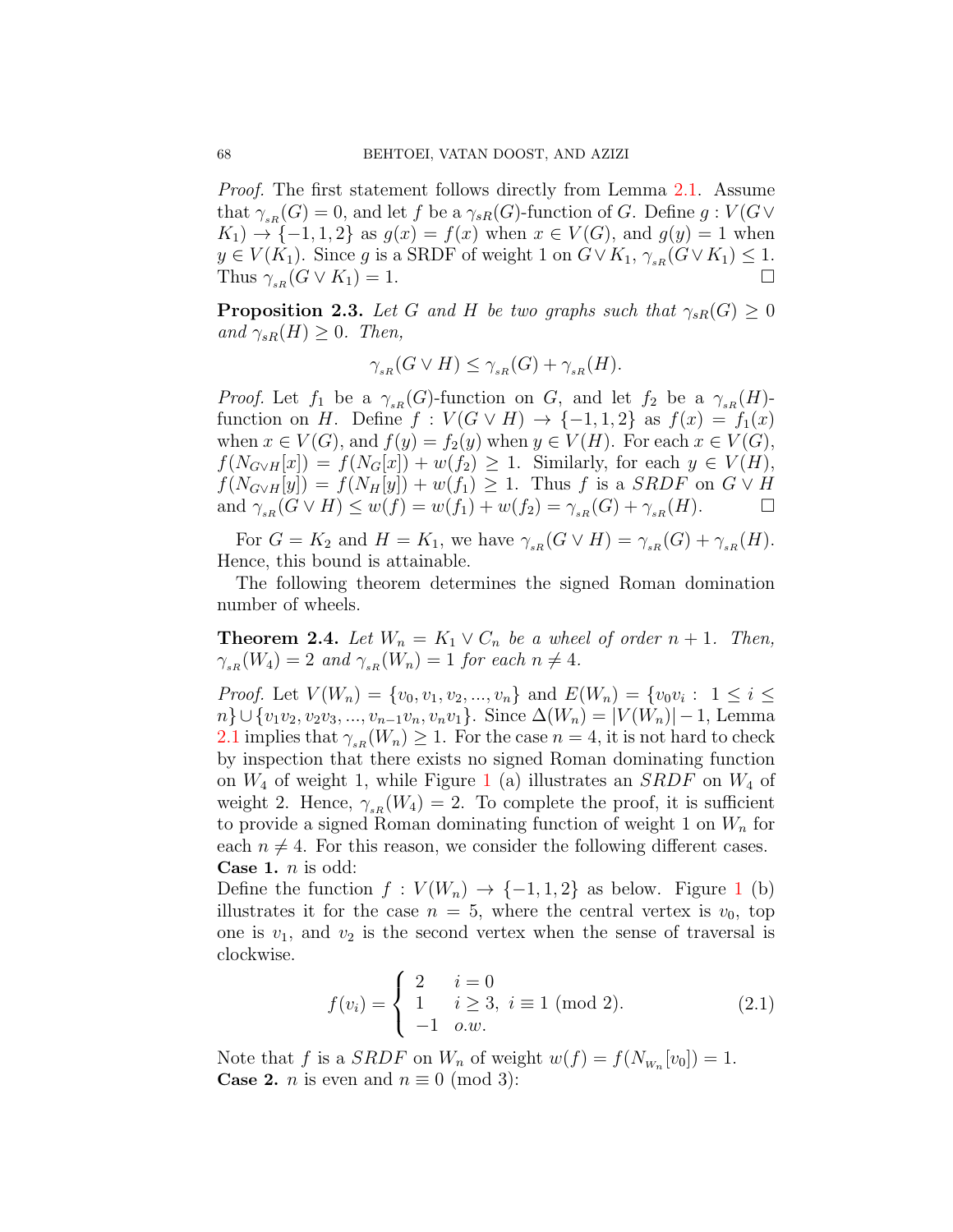Define the function  $f: V(W_n) \to \{-1, 1, 2\}$  $f: V(W_n) \to \{-1, 1, 2\}$  $f: V(W_n) \to \{-1, 1, 2\}$ , as below. Figure 2 (a) depicts it for the case  $n = 12$ .

<span id="page-4-1"></span>
$$
f(v_i) = \begin{cases} 1 & i = 0 \\ 2 & i \ge 1, i \equiv 0 \pmod{3}. \\ -1 & o.w. \end{cases}
$$
 (2.2)

It is straightforward to check that  $f$  is a *SRDF* on  $W_n$  of weight 1. **Case 3.** *n* is even and  $n \equiv 1 \pmod{3}$ .

Define the function  $f$  on  $V(W_n)$ , as follows. Figure [2](#page-5-0) (b) illustrates it for the case  $n = 10$ .

<span id="page-4-2"></span>
$$
f(v_i) = \begin{cases} 2 & i = 0 \\ 2 & 1 \le i \le n-7, i \equiv 0 \pmod{3} \\ 1 & i \in \{n-4, n-1, n\} \\ -1 & o.w. \end{cases}
$$
 (2.3)

It is not hard to check that *f* is a *SRDF* on  $W_n$  and  $w(f) = 1$ . **Case 4.** *n* is even and  $n \equiv 2 \pmod{3}$ .

Define the function  $f$  on  $V(W_n)$ , as follows. Figure [2](#page-5-0) (b) depicts it for the case  $n = 8$ .

<span id="page-4-3"></span>
$$
f(v_i) = \begin{cases} 2 & i = 0 \\ 2 & 1 \le i \le n-5, i \equiv 0 \pmod{3} \\ 1 & i \in \{n-2, n\} \\ -1 & o.w. \end{cases}
$$
 (2.4)

It is easy to check that  $f$  is a *SRDF* on  $W_n$  and its weight is one. Therefore, in each case, we provide a SRDF on *W<sup>n</sup>* of weight one. This completes the proof.  $\Box$ 



<span id="page-4-0"></span>Figure 1. Signed Roman domination labeling on *W*<sup>4</sup> and  $W_5$ .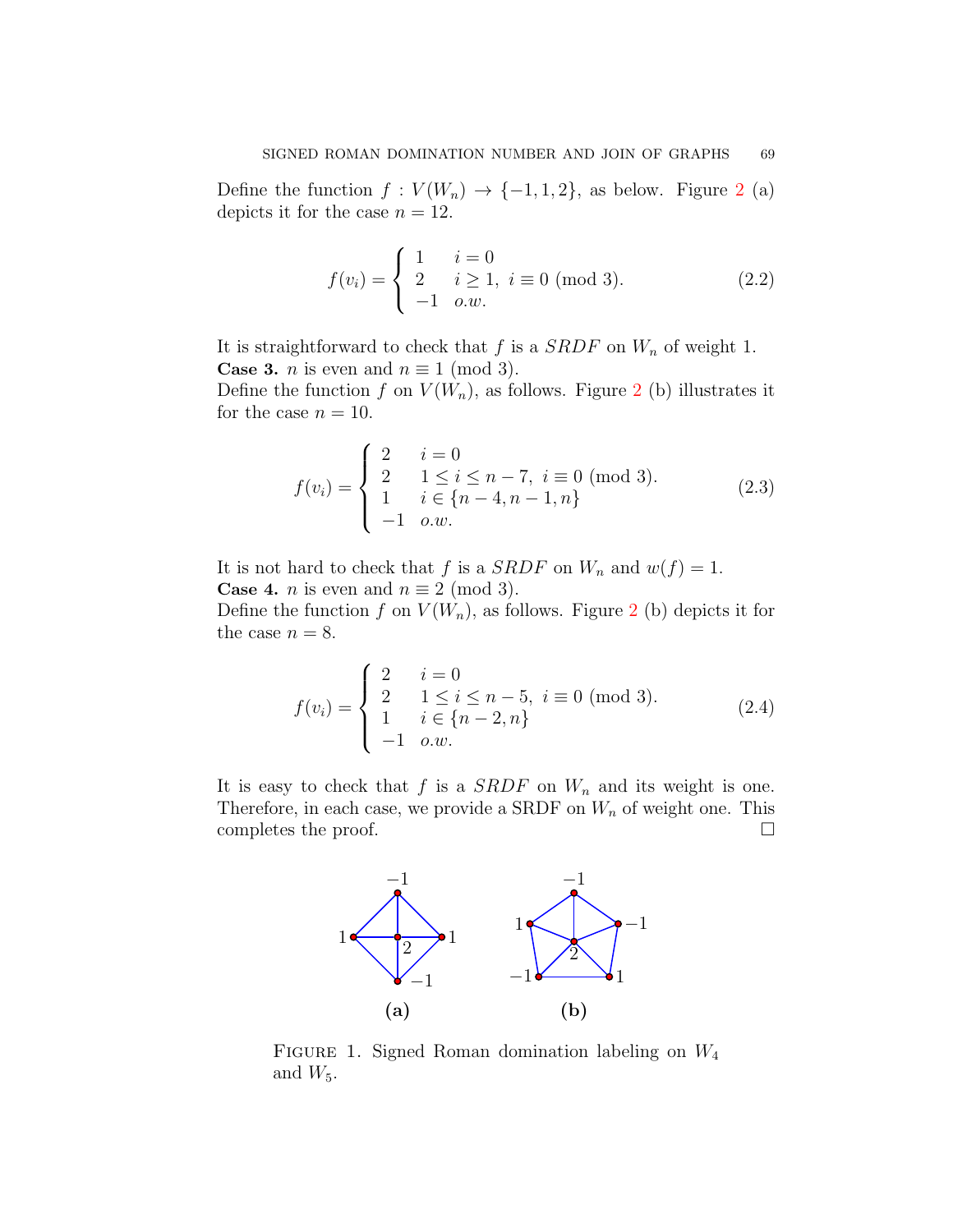

<span id="page-5-0"></span>Figure 2. Signed Roman domination labeling of *W*12,  $W_{10}$  and  $W_8$ .



<span id="page-5-1"></span>FIGURE 3. Signed Roman domination labeling on  $F_2$ , *F*<sup>4</sup> and *F*5, respectively.



<span id="page-5-2"></span>Figure 4. Signed Roman domination labeling on *F*12, *F*<sup>10</sup> and *F*8, respectively.

Structures of  $F_n$  and  $W_n$  are similar. This similarity helps us to provide signed Roman dominating functions on *F<sup>n</sup>* using what we construct for *Wn*.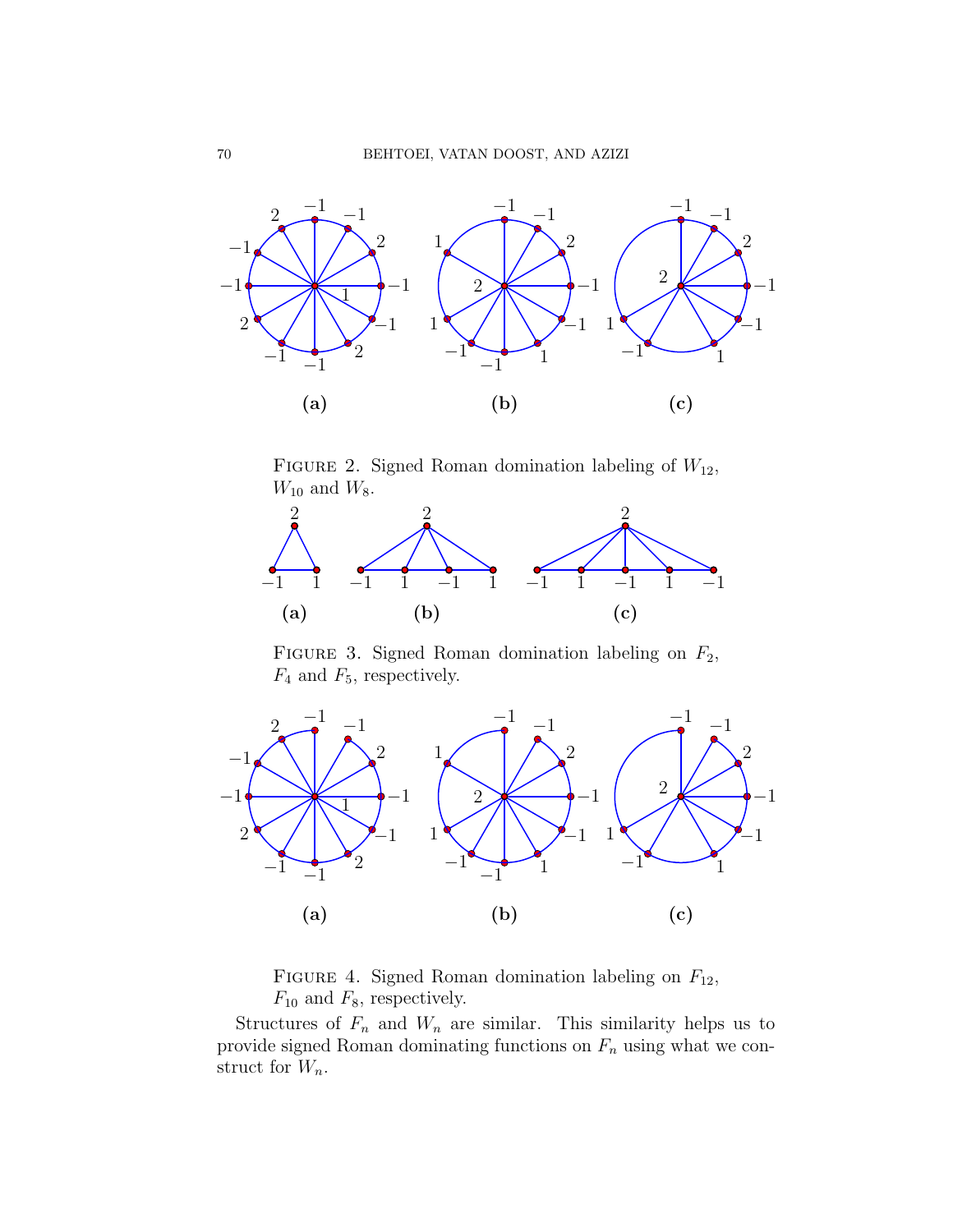**Theorem 2.5.** Let  $F_n = K_1 \vee P_n$  be a fan of order  $n + 1$ . Then

$$
\gamma_{_{sR}}(F_n) = \begin{cases} 2 & n \in \{2, 4\} \\ 1 & n \notin \{2, 4\}. \end{cases}
$$

*Proof.* Let  $V(F_n) = \{v_0, v_1, v_2, ..., v_n\}$  and  $E(F_n) = \{v_0v_i : 1 \le i \le n\}$  $n\}\cup\{v_2v_3,v_3v_4,...,v_{n-1}v_n,v_nv_1\}$ , i.e.  $F_n=W_n-v_1v_2$ . Since  $\Delta(F_n)=$  $|V(F_n)| - 1$ , Lemma [2.1](#page-2-0) implies that  $\gamma_{sR}(F_n) \geq 1$ .  $F_2$  is a complete graph with three vertices, and hence,  $\gamma_{sR}(F_2) = \gamma_{sR}(K_3) = 2$ . For the case  $n = 4$  it is not hard to check by inspection that there exists no signed Roman dominating function on  $F_4$  of weight 1. Figure [3](#page-5-1) (a) and (b) illustrate a *SRDF* of weight 2 on *F*<sup>2</sup> and *F*4, respectively. Thus for  $n \in \{2, 4\}$ , we have  $\gamma_{sR}(F_n) = 2$ .

To complete the proof, it is sufficient to provide a signed Roman dominating function of weight 1 on  $F_n$  for each  $n \notin \{2, 4\}$ . Regarding to the different possible cases for *n*, as mentioned in the proof of Theorem [2.4](#page-3-0), consider the functions that are defined in the equations [2.1,](#page-3-1) [2.2,](#page-4-1) [2.3](#page-4-2), and [2.4](#page-4-3). For instance, an optimal SRDF on  $F_5$  is depicted in Figure [3](#page-5-1) (c), where the top vertex is  $v_0$ , and its below lef one is  $v_1$ . Also optimal SRDF's on  $F_{12}$ ,  $F_{10}$ , and  $F_8$  are illustrated in Figure [4](#page-5-2) (a), (b), and (c), respectively (where the central vertex is  $v_0$ , and the top one is  $v_1$ ).

**Theorem 2.6.** Let  $m \geq 2$  be an integer and  $n = 2m + 1$ . Then *the signed Roman domination number of the Friendship graph*  $Fr_n =$  $K_1 \vee (mK_2)$  *is given by*  $\gamma_{sR}(Fr_n) = 2$ *.* 

*Proof.* Let  $V(Fr_n) = \{x\} \cup \{y_i, z_i : 1 \le i \le m\}$  and  $E(Fr_n) =$  $\{xy_i, xz_i : 1 \leq i \leq m\} \cup \{y_iz_i : 1 \leq i \leq m\}$ . Since  $\Delta(Fr_n) =$  $|V(Fr_n)| - 1$ , Lemma [2.1](#page-2-0) implies that  $\gamma_{sR}(Fr_n) \geq 1$ . Consider the function *g* defined from  $V(Fr_n)$  to the set  $\{-1, 1, 2\}$ , as follows.

$$
g(v) = \begin{cases} 2 & v = x \\ 1 & v \in \{y_1, y_2, ..., y_m\} \\ -1 & v \in \{z_1, z_2, ..., z_m\}. \end{cases}
$$

Since *g* is a *SRDF* on  $Fr_n$ , we get  $\gamma_{sR}(Fr_n) \leq 2$ . Now, let  $f =$  $(V_{-1}, V_1, V_2)$  be an optimal signed Roman dominating function on  $Fr_n$ . If *V−*<sup>1</sup> = *∅*, then *w*(*f*) *≥ n ≥* 5, which is a contradiction. Hence, *|V*<sub>−1</sub>*|* ≥ 1, and this implies that  $|V_2|$  ≥ 1. If  $f(y_i) = f(z_i) = -1$ for some *i*, then  $f(N_{Fr_n}[y_i]) \leq 0$ , which is a contradiction. Thus for each *i* ∈ {1, 2, ..., *m*}, we have  $|V_{-1} \cap \{y_i, z_i\}|$  ≤ 1, and this implies that  $|V_{-1}| \leq m+1$ . If  $|V_{-1}| = m+1$ , then  $x \in V_{-1}$  and  $|V_{-1} \cap \{y_i, z_i\}| = 1$  for each  $i \in \{1, 2, ..., m\}$ . Hence,  $f(N_{Fr_n}[y_1]) = f(y_1) + f(z_1) + f(x) \leq 0$ ,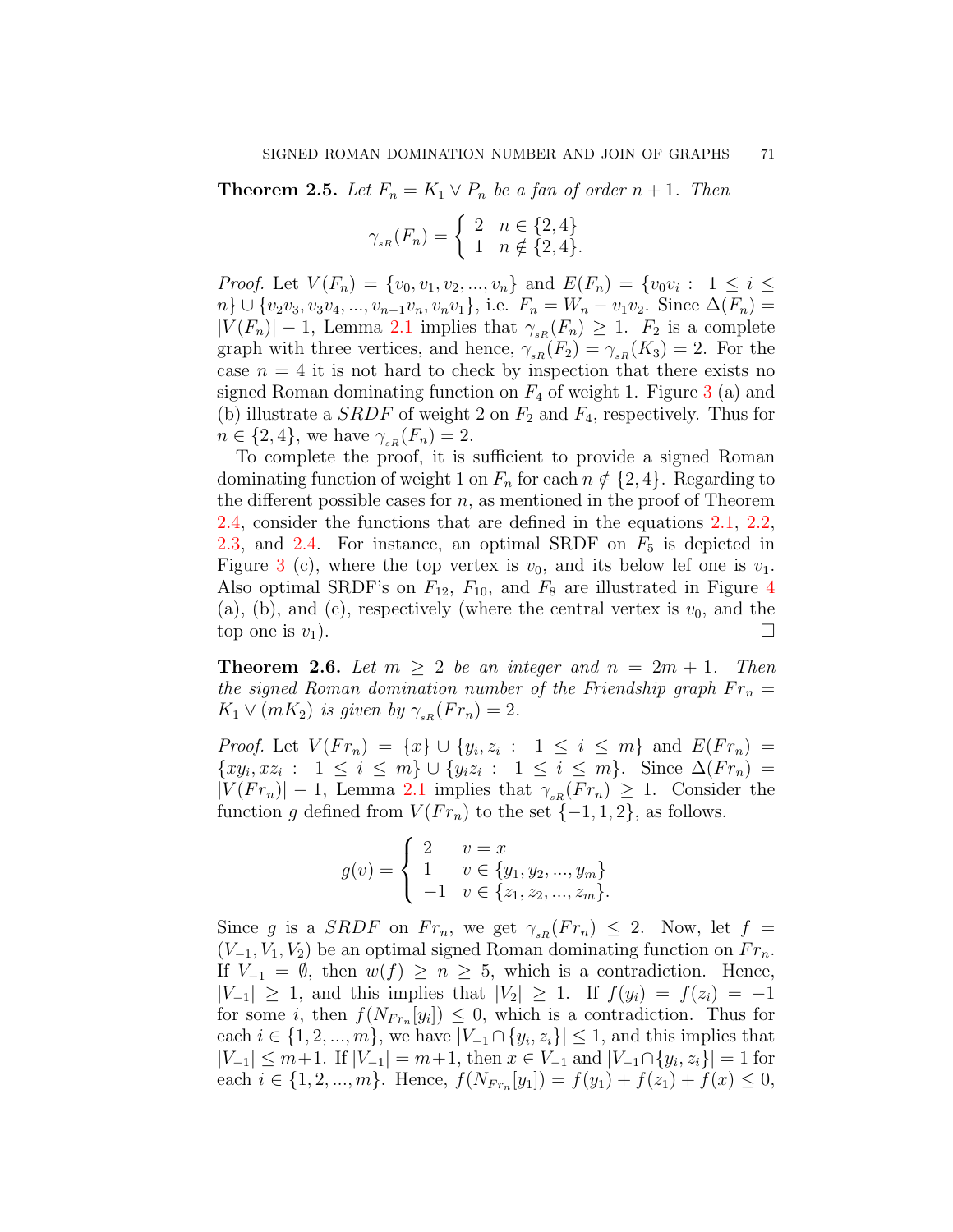which is a contradiction. Therefore,  $|V_{-1}| \leq m$ , and

 $\gamma_{\text{aR}}(Fr_n) = w(f) = 2|V_2| + |V_1| - |V_{-1}| \geq 2 \times 1 + m \times 1 + m \times (-1) = 2$ , which completes the proof.  $\Box$ 

### 3. **Join of cycles**

Since  $\Delta(C_m \vee C_n) = \max\{m+2, n+2\}$ , the maximum degree of  $C_m \vee C_n$  is  $m + n - 1$  if and only if  $3 \in \{m, n\}$ . Hence, for  $m \geq 4$  and  $n \geq 4$ , the graph  $C_m \vee C_n$  has no vertex of degree  $|V(C_m \vee C_n)| - 1$ .

**Theorem 3.1.** *If*  $n \geq 3$  *is an integer, then*  $\gamma_{sR}(C_3 \vee C_n) = 1$ *.* 

*Proof.* Let  $V(C_3) = \{x_1, x_2, x_3\}$  and  $V(C_n) = \{y_1, y_2, ..., y_n\}$ , each one arranged consecutively on a circle, and consider the following cases. **Case 1.**  $n \equiv 0 \pmod{3}$ : Define  $f: V(C_3 \vee C_n) \rightarrow \{-1, 1, 2\}$  as  $f(x_1) = f(x_2) = 1, f(x_3) = -1$ ,  $f(y_i) = 2$  when  $i \equiv 1 \pmod{3}$ , and  $f(y_i) = -1$  otherwise. Note that  $f(V(C_3)) = 1$  and  $f(V(C_n)) = 0$ . **Case 2.**  $n \equiv 1 \pmod{3}$ : Define *f* as  $f(x_1) = f(x_2) = 2$ ,  $f(x_3) = 1$ ,  $f(y_1) = f(y_2) = \cdots$  $f(y_{\frac{n-4}{2}}) = 2$ , and  $f(y_j) = -1$  for each  $j > \frac{n-4}{3}$ . Note that  $f(V(C_3)) =$ 5,  $f(V(C_n)) = -4$  and  $f(N_{C_3 \vee C_n}[y_j]) \ge -3 + 5 \ge 1$  for each *j*. **Case 3.**  $n \equiv 2 \pmod{3}$ : Define *f* as  $f(x_1) = f(x_2) = f(x_3) = 2$ ,  $f(y_1) = f(y_2) = \cdots =$  $f(y_{n-5}) = 2$ , and  $f(y_j) = -1$  for each  $j > \frac{n-5}{3}$ . Note that  $f(V(C_3)) =$  $\mathfrak{so}(f(\mathcal{W})(C_n)) = -5$ , and  $f(N_{C_3 \vee C_n}[y_j]) \geq -3 + 6 \geq 1$  for each *j*. In each case, it is easy to check that  $f$  is a SRDF (of weight 1) on

The following theorem considers the general case.

<span id="page-7-0"></span>**Proposition 3.2.** *For each pair of positive integers*  $m \geq 3$  *and*  $n \geq 3$ *, we have*  $1 \leq \gamma_{sR}(C_m \vee C_n) \leq 4$ *.* 

 $C_3 \vee C_n$ . Now Lemma [2.1](#page-2-0) completes the proof. □

*Proof.* Assume that  $V(C_m) = \{x_1, x_2, ..., x_m\}$  and  $V(C_n) = \{y_1, y_2, ..., y_m\}$  $y_n$ , which are arranged consecutively on a circle, respectively. Without loss of generality, assume that *m* is odd and *n* is even (other cases are similar). Define the two functions  $f_o: V(C_m) \to \{-1, 1, 2\}$  and  $f_e: V(C_n) \to \{-1, 1, 2\}$  as

$$
f_o(x_i) = \begin{cases} 2 & i = 1 \\ -1 & i \in \{2, 4, ..., m - 1\} \\ 1 & i \in \{3, 5, ..., m\}, \end{cases} \qquad f_e(y_j) = \begin{cases} 2 & j \in \{1, 3\} \\ -1 & j \in \{2, 4, ..., n\} \\ 1 & j \in \{5, 7, ..., n - 1\}. \end{cases}
$$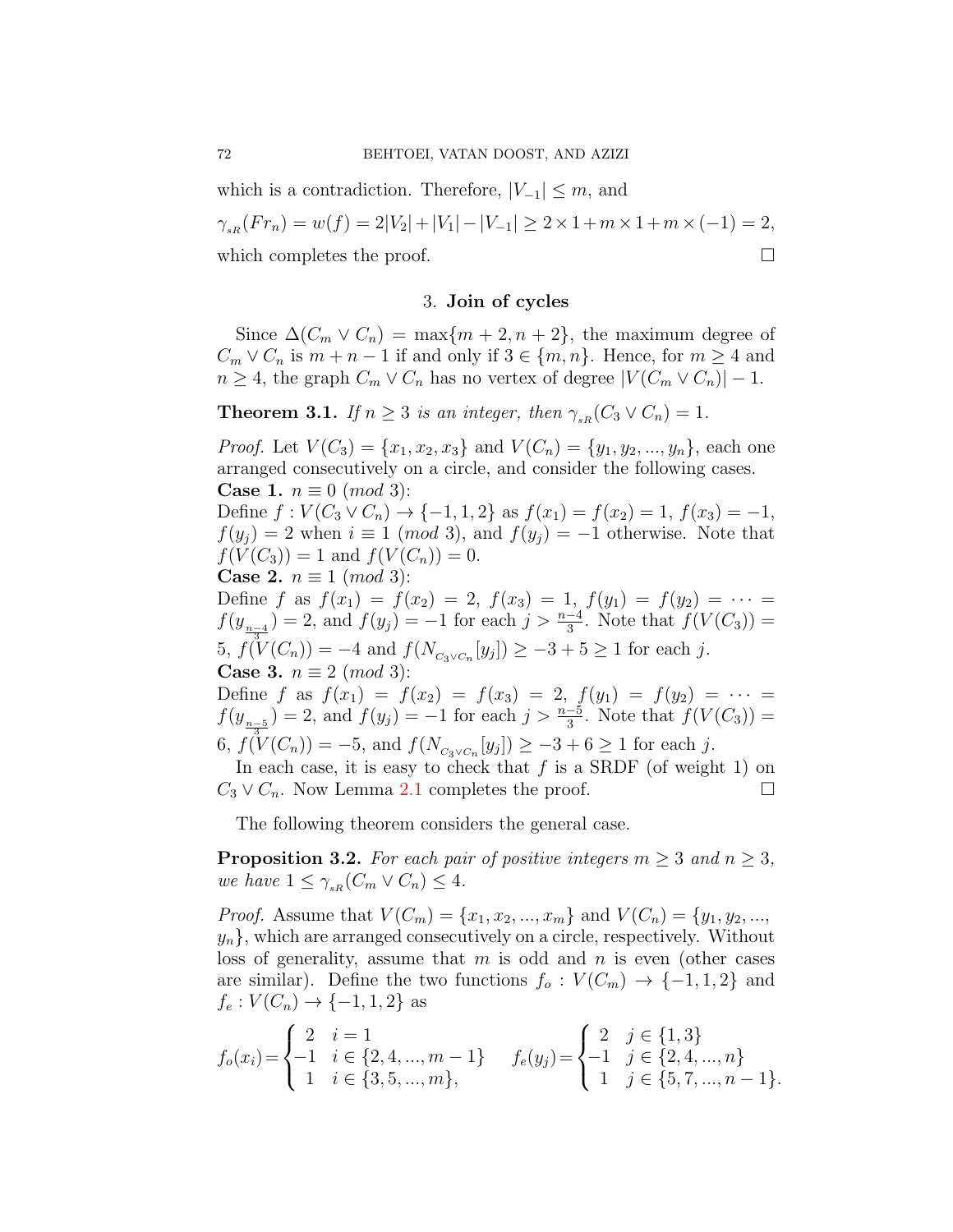Now, define  $f: V(C_m \vee C_n) \to \{-1, 1, 2\}$  as  $f(v) = f_o(x_i)$  when  $v = x_i$ , and  $f(v) = f_e(y_j)$  when  $v = y_j$ . Note that  $f(x_1) = f(y_1) = 2$ , and each vertex in  $C_m \vee C_n$  is adjacent to  $x_1$  or  $y_1$ . Also,  $f(V(C_m)) = f(V(C_n)) =$ 2, and for each *i, j*, we have  $f_o(N_{C_m}[x_i]) \geq -1$  and  $f_e(N_{C_n}[y_j]) \geq -1$ . Hence, for  $i = 1, 2, \ldots, m$ , we have

$$
f(N_{C_m \vee C_n}[x_i]) = f_o(N_{C_m}[x_i]) + f_e(V(C_n)) \ge -1 + 2 = 1,
$$

and for  $j = 1, 2, \ldots n$ , we have

$$
f(N_{C_m \vee C_n}[y_j]) = f_e(N_{C_n}[y_j]) + f_o(V(C_m)) \ge -1 + 2 = 1.
$$

Thus, *f* is a SRDF on  $C_m \vee C_n$  and  $w(f) = f_o(C_m) + f_e(C_n) = 4$ , the upper bound follows.

In order to obtain the lower bound, let *g* be an optimal SRDF on  $C_m \vee C_n$ . If  $g(V(C_m)) \geq 1$  and  $g(V(C_n)) \geq 1$ , then the result follows. Assume that  $g(V(C_n)) = \alpha \leq 0$ . Since *g* is a SRDF, for each  $x \in$  $V(C_m)$ , we have  $g(N_{C_m \vee C_n}[x]) \geq 1$ . Using the fact  $g(N_{C_m \vee C_n}[x]) =$  $g(N_{C_m}[x]) + g(V(C_n))$ , we see that  $g(N_{C_m}[x]) \geq 1 - \alpha$ . Hence,

$$
g(V(C_m)) = \sum_{x \in V(C_m)} g(x) = \frac{1}{3} \sum_{x \in V(C_m)} g(N_{C_m}[x]) \ge \frac{1}{3} \sum_{x \in V(C_m)} (1 - \alpha) \ge \frac{m}{3} (1 - \alpha).
$$

Thus

$$
\gamma_{sR}(C_m \vee C_n) = w(g) = g(V(C_m)) + g(V(C_n))
$$
  
 
$$
\geq \frac{m}{3}(1-\alpha) + \alpha = \frac{m}{3} + (\frac{m}{3} - 1)(-\alpha) \geq 1.
$$

A similar argument holds for the situation  $g(V(C_m)) \leq 0$ . This completes the proof.  $\Box$ 

After some required lemmas and in Corollary [3.6](#page-11-0), we will see that the exact and sharp value for the upper bound of  $\gamma_{sR}(C_m \vee C_n)$  is 3.

<span id="page-8-0"></span>**Lemma 3.3.** Let  $m \geq 13$  and  $n \geq 13$  be two integers. If f is an *optimal SRDF on*  $C_m \vee C_n$ *, then*  $f(V(C_m)) > 0$  *and*  $f(V(C_n)) > 0$ *. Specially,*  $\gamma_{sR}(C_m \vee C_n) \geq 2$ *.* 

*Proof.* Suppose, to the contrary, that *f* is an optimal SRDF on  $C_m \vee C_n$ and  $f(V(C_n)) = \alpha \leq 0$ . Since f is a SRDF, for each  $x \in V(C_m)$ , we have  $f(N_{C_m \vee C_n}[x]) \geq 1$ , which implies that  $f(N_{C_m}[x]) \geq |\alpha|+1$ . Hence,

$$
f(V(C_m)) = \frac{1}{3} \sum_{x \in V(C_m)} f(N_{C_m}[x]) \ge \frac{1}{3} \sum_{x \in V(C_m)} (|\alpha| + 1) \ge \frac{1}{3} m(|\alpha| + 1).
$$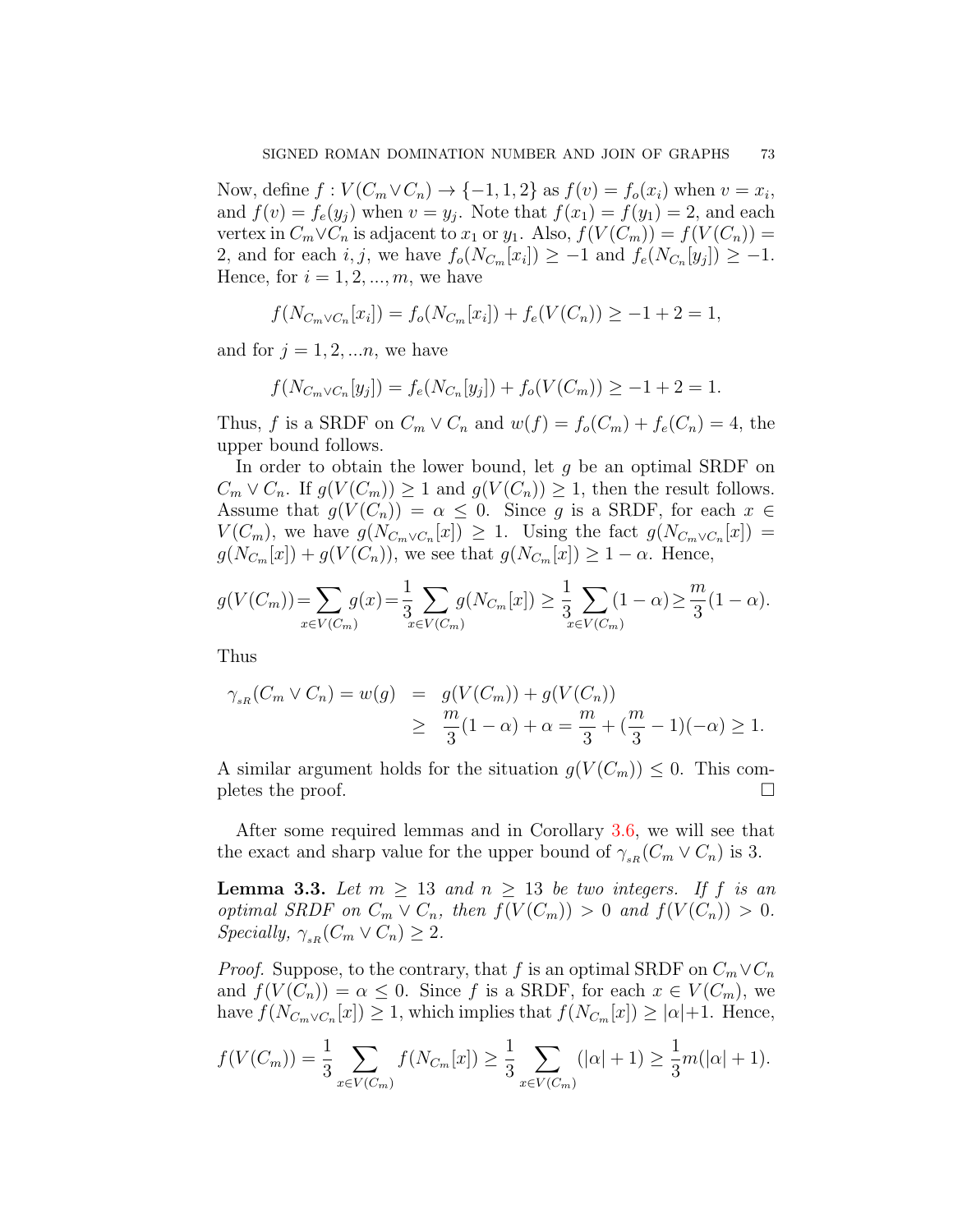Therefore,

$$
\gamma_{sR}(C_m \vee C_n) = f(V(C_m)) + f(V(C_n))
$$
  
 
$$
\geq \frac{m}{3}(|\alpha| + 1) + \alpha \geq \frac{13}{3}(-\alpha + 1) + \alpha > 4.
$$

This contradicts Proposition [3.2](#page-7-0). Thus,  $f(V(C_n)) \geq 1$ . Similarly, we can prove that  $f(V(C_m)) \geq 1$ .

<span id="page-9-0"></span>**Lemma 3.4.** *Let*  $n \geq 13$  *be an integer such that*  $n \not\equiv 2 \pmod{3}$ *. If*  $f: V(C_n) \rightarrow \{-1, 1, 2\}$  *is a function for which*  $f(V(C_n)) = 1$ *, then there exists*  $y \in V(C_n)$  *such that*  $f(N_{C_n}[y]) < 0$ *.* 

*Proof.* Since  $1 = f(V(C_n)) = \frac{1}{3} \sum_{x \in V(C_n)} f(N_{C_n}[x])$ , the summation  $\sum_{x \in V(C_n)} f(N_{C_n}[x])$  is equal to 3. Assume, to the contrary, that  $f(N_{C_n}[y])$ *≥* 0 for each  $y \in V(C_n)$ . Thus, one of the following cases should be happen.

- i) There exists  $y \in V(C_n)$  such that  $f(N_{C_n}[y]) = 3$  and  $f(N_{C_n}[y']) = 3$ 0 for each  $y' \neq y$ .
- ii) There exist  $y, y' \in V(C_n)$  such that  $f(N_{C_n}[y]) = 2, f(N_{C_n}[y']) = 2$ 1 and  $f(N_{C_n}[y'']) = 0$  for each  $y'' \notin \{y, y'\}.$
- iii) There exist  $y, y', y'' \in V(C_n)$  such that  $f(N_{C_n}[y]) = f(N_{C_n}[y']) =$  $f(N_{C_n}[y'']) = 1$  and  $f(N_{C_n}[\bar{y}]) = 0$  for each  $\bar{y} \notin \{y, y', y''\}$ .

**Claim.** There exists no vertex with label 1.

In order to prove this claim, suppose (to the contrary) that  $f(y_i) = 1$ for some  $y_j \in V(C_n) = \{y_1, y_2, ..., y_n\}$ . We consider the following possibilities for the labels of the neighbours of *y<sup>j</sup>* .

- 1)  $f(y_{j-1}) = 1$  and  $f(y_{j+1}) = 1$ : This implies that  $f(N_{C_n}[y_j]) = 3$  and  $f(N_{C_n}[y_{j-1}]) \geq 1$ , which contradicts the above three possible cases (i), (ii), and (iii).
- 2)  $f(y_{j-1}) = 2$  and  $f(y_{j+1}) = 2$ : This implies that  $f(N_{C_n}[y_j]) = 5$ , which is a contradiction.
- 3)  $f(y_{j-1}) = 2$  and  $f(y_{j+1}) = 1$ : Hence,  $f(N_{C_n}[y_j]) = 4$ , which is a contradiction.
- 4)  $f(y_{j-1}) = 2$  and  $f(y_{j+1}) = -1$ : This implies that  $f(N_{C_n}[y_j]) = 2$  and  $f(N_{C_n}[y_{j-1}]) \geq 2$ , which is a contradiction.
- 5)  $f(y_{j-1}) = -1$  and  $f(y_{j+1}) = -1$ : Thus  $f(N_{C_n}[y_j]) = -1$ , which is a contradiction.
- 6)  $f(y_{j-1}) = 1$  and  $f(y_{j+1}) = -1$ : Since  $f(N_{C_n}[y_{j+1}]) \geq 0$ ,  $f(y_{j+2}) \in \{1,2\}$ . Since  $f(N_{C_n}[y_j]) =$ 1,  $f(N_{C_n}[y_{j-1}]) \ge 1$  and  $f(N_{C_n}[y_{j+1}]) \ge 1$ , we should have  $f(N_{C_n}[y_{j+1}]) = 1$  and  $f(y_{j+2}) = 1$ . Therefore,  $f(N_{C_n}[y_{j'}]) = 0$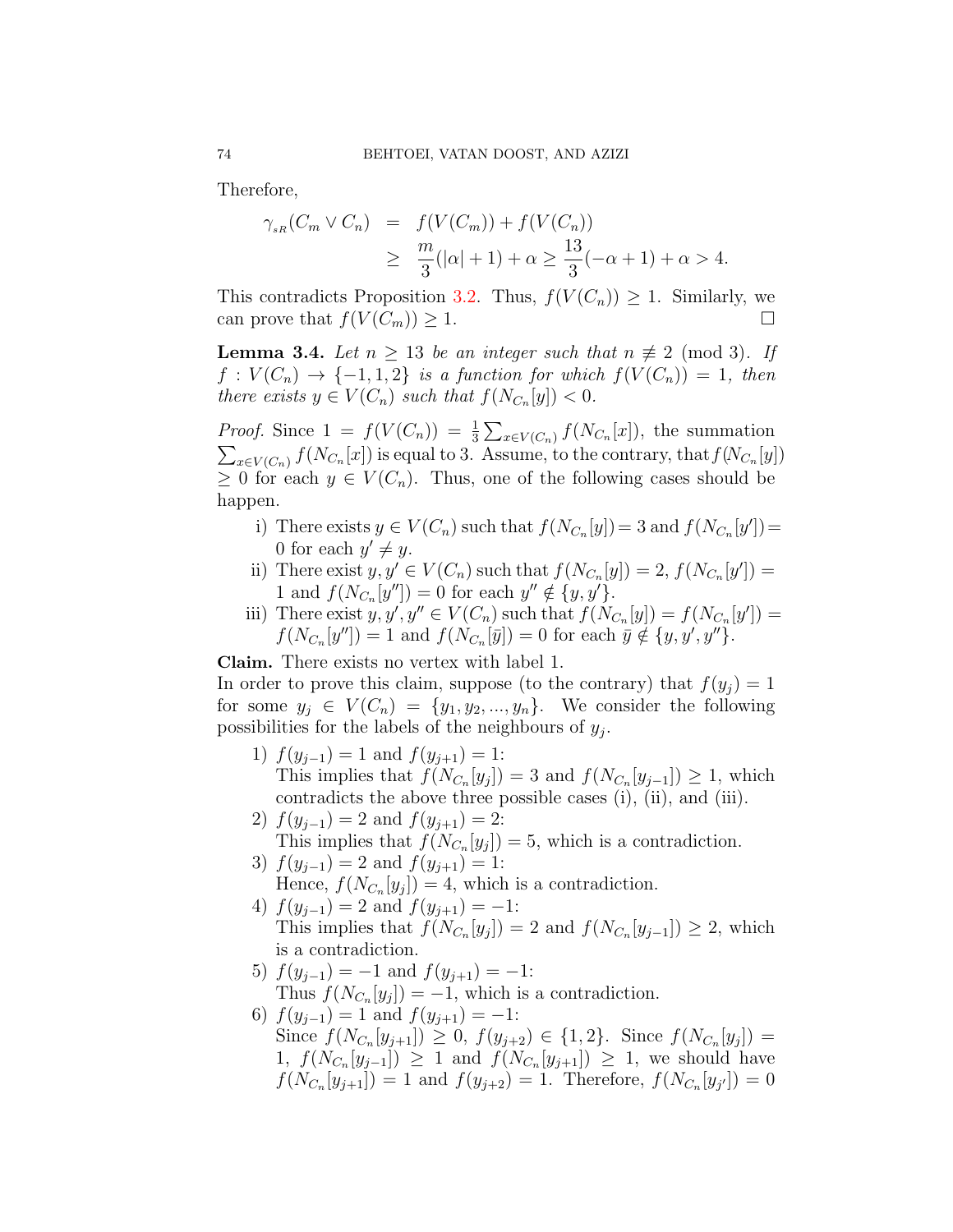for each  $j' \notin \{j-1, j, j+1\}$ , and specially,  $f(N_{C_n}[y_{j+2}]) = 0$ , which is impossible.

This completes the proof of the claim. Therefore, the label of each vertex in  $C_n$  is  $-1$  or 2. Let *t* be the number of vertices whose label is 2. If  $n = 3k$ , then  $1 = f(V(C_n)) = 2t + (3k - t)(-1) = 3(t - k)$ , which is a contradiction (3 is not a divisor of 1). If  $n = 3k + 1$ , then  $1 = 2t + (3k + 1 - t)(-1)$ . Hence,  $2 = 3(t - k)$ , which is a contradiction. □

<span id="page-10-0"></span>**Theorem 3.5.** *Let*  $m \geq 13$  *and*  $n \geq 13$  *be two integers. Then we have* 

$$
\gamma_{_{sR}}(C_m \vee C_n) = \begin{cases} 2 & m \equiv 2 \pmod{3}, \ n \equiv 2 \pmod{3} \\ 3 & o.w. \end{cases}
$$

*Proof.* At first, assume that  $m \equiv 2 \pmod{3}$  and  $n \equiv 2 \pmod{3}$ . Define the function *f* from  $V(C_m) \cup V(C_n) = \{x_1, ..., x_m\} \cup \{y_1, ..., y_n\}$ to *{−*1*,* 1*,* 2*}*, as follows.

$$
f(x_i) = \begin{cases} 2 & i \equiv 1 \pmod{3} \\ -1 & o.w. \end{cases}, \quad f(y_j) = \begin{cases} 2 & j \equiv 1 \pmod{3} \\ -1 & o.w. \end{cases}
$$

Hence,  $f(V(C_m)) = f(V(C_n)) = 1$ ,  $f(N_{C_m}[x_m]) = f(N_{C_n}[y_n]) = 3$ , and for each  $1 \leq i < m$  and each  $1 \leq j < n$ , we have  $f(N_{C_m}[x_i]) =$  $f(N_{C_n}[y_j]) = 0$ . Thus *f* is a SRDF of weight 2. Therefore, Lemma [3.3](#page-8-0) completes the proof (in this case).

Now, assume that  $m \equiv 2 \pmod{3}$  and  $n \not\equiv 2 \pmod{3}$ . Define the function *g* on  $V(C_m) = \{x_1, ..., x_m\}$  as  $g(x_i) = 2$  when  $i \equiv 1 \pmod{3}$ , and  $g(x_i) = -1$ , otherwise. Thus  $g(N_{C_m}[x_m]) = 3$ ,  $g(N_{C_m}[x_i]) = 0$  for each  $i \neq m$ , and  $g(V(C_m)) = 1$ . When  $n \equiv 0$  $(\text{mod } 3)$  (or  $n \equiv 1 \pmod{3}$ ), define the function  $h_1$  (or  $h_2$ ) on  $V(C_n) =$ *{y*1*, ..., yn}* as follows

$$
h_1(y_j) = \begin{cases} 1 & j = n \\ 2 & j \equiv 1 \\ -1 & o.w. \end{cases} \pmod{3} , \quad h_2(y_j) = \begin{cases} 2 & j \equiv 1 \\ -1 & o.w. \end{cases} \pmod{3}
$$

Note that  $h_1(V(C_n)) = 2$  and  $h_1(N_{C_n}[y_j]) \geq 0$  for each *j* (similarly,  $h_2(V(C_n)) = 2$  and  $h_2(N_{C_n}[y_j]) \ge 0$  for each *j*). Now, *g* using  $h_1$  (or  $h_2$ ) induces a labelling on  $V(C_m \vee C_n)$ , which is a SRDF of weight 1+2=3. Hence,  $\gamma_{sR}(C_m \vee C_n) \leq 3$ . Let *f* be an optimal SRDF on  $C_m \vee C_n$ . By Lemma [3.3](#page-8-0), *f*(*V*(*C<sub><i>m*</sub>)</sub>) ≥ 1 and *f*(*V*(*C<sub><i>n*</sub>)</sub>) ≥ 1. If *f*(*V*(*C<sub><i>n*</sub>)) ≥ 2, then we are done. Else  $f(V(C_n)) = 1$  and Lemma [3.4](#page-9-0) imply that there exists  $y \in V(C_n)$  such that  $f(N_{C_n}[y]) \leq -1$ . Since  $f(N_{C_m \vee C_n}[y]) \geq 1$ , we should have  $f(V(C_m)) \geq 2$ . Thus  $w(f) = f(V(C_m)) + f(V(C_n)) \geq 3$ , which completes the proof (for this case).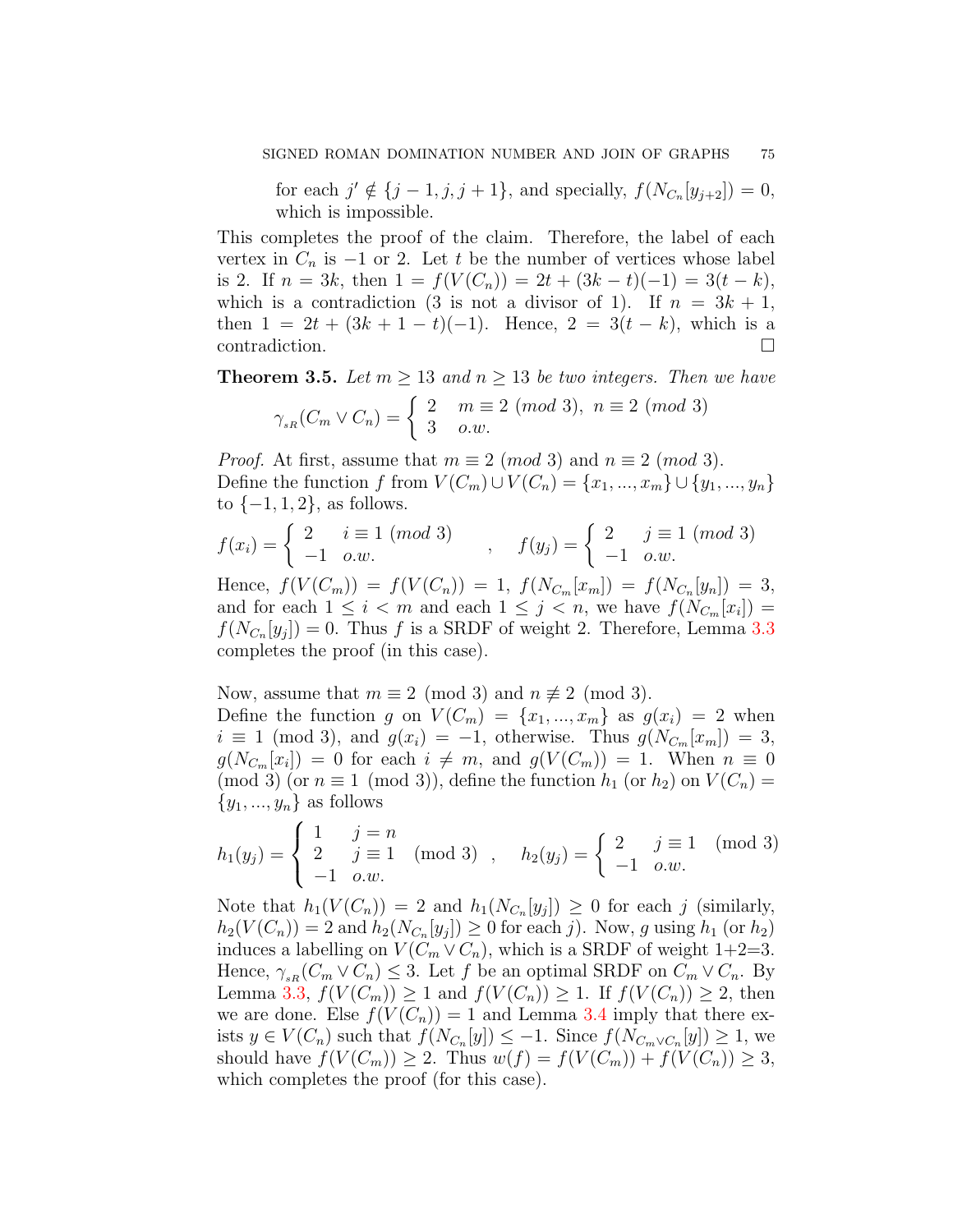Finally, assume that  $m \not\equiv 2 \pmod{3}$  and  $n \not\equiv 2 \pmod{3}$ . Let *f* be an optimal SRDF on  $C_m \vee C_n$ . By Lemma [3.3,](#page-8-0)  $f(V(C_m))$ *≥* 1 and  $f(V(C_n))$  *≥* 1. Lemma [3.4](#page-9-0) implies that the case  $f(V(C_m))$  =  $f(V(C_n)) = 1$  is impossible. Thus  $\gamma_{sR}(C_m \vee C_n) \geq 3$ . Using  $h_1$  or  $h_2$ , as defined in the previous paragraph, we obtain a labeling on  $V(C_n)$ with total weight 2. For the case  $m \equiv 0 \pmod{3}$  (or  $m \equiv 1 \pmod{3}$ ), define the function  $g_1$  (or  $g_2$ ) on  $V(C_m)$ , as follows.

$$
g_1(x_i) = \begin{cases} 1 & i \in \{m-2, m-1\} \\ 2 & i \neq m-2, i \equiv 1 \ (mod \ 3), \\ -1 & o.w. \end{cases}
$$

$$
g_2(x_i) = \begin{cases} 1 & i = m \\ 2 & i \neq m, i \equiv 1 \ (mod \ 3). \\ -1 & o.w. \end{cases}
$$

Note that  $g_k(V(C_m)) = 1$ , and for each  $1 \leq i \leq m$ , we have  $g_k(N_{C_m}(x_i))$ *≥ −*1, *k ∈ {*1*,* 2*}*. Now, regarding the possible cases for *m* and *n*, and using one of the two functions  $g_1, g_2$  and one of the two functions  $h_1, h_2$ , we obtain a labelling on  $V(C_m) \cup V(C_n)$ , which induces a SRDF of weight 3 on  $C_m \vee C_n$ .

By considering the proof of Theorem [3.5,](#page-10-0) we see that the condition  $m, n \geq 13$  is used just for providing a suitable lower bound for  $\gamma_{sR}(C_m \vee C_m)$  $C_n$  in different cases of *m* and *n* (in module 3). Throughout the proof and in each case, a SRDF of weight 2 or 3 is constructed for  $C_m \vee C_n$ (without considering the condition  $m, n \geq 13$ ), which implies that the value of  $\gamma_{sR}$  ( $C_m \vee C_n$ ) is at most three in that case.

<span id="page-11-0"></span>**Corollary 3.6.** *For each pair of integers*  $m \geq 3$  *and*  $n \geq 3$ *, we have*  $\gamma_{sR}$  ( $C_m \vee C_n$ )  $\leq 3$ *.* 

Also by studying the small cases, we see that the condition  $m, n \geq 13$ is redundant in Theorem [3.5](#page-10-0) for the lower bounds, and we suggest the following conjecture:

**Conjecture 1.** For each pair of integers  $m \geq 4$  and  $n \geq 4$  we have

$$
\gamma_{sR}(C_m \vee C_n) = \begin{cases} 2 & m \equiv 2 \pmod{3}, \ n \equiv 2 \pmod{3} \\ 3 & o.w. \end{cases}
$$

## **Acknowledgments**

We would like to express our deepest gratitudes to the referees for their invaluable comments and suggestions, which improve the quality of this paper.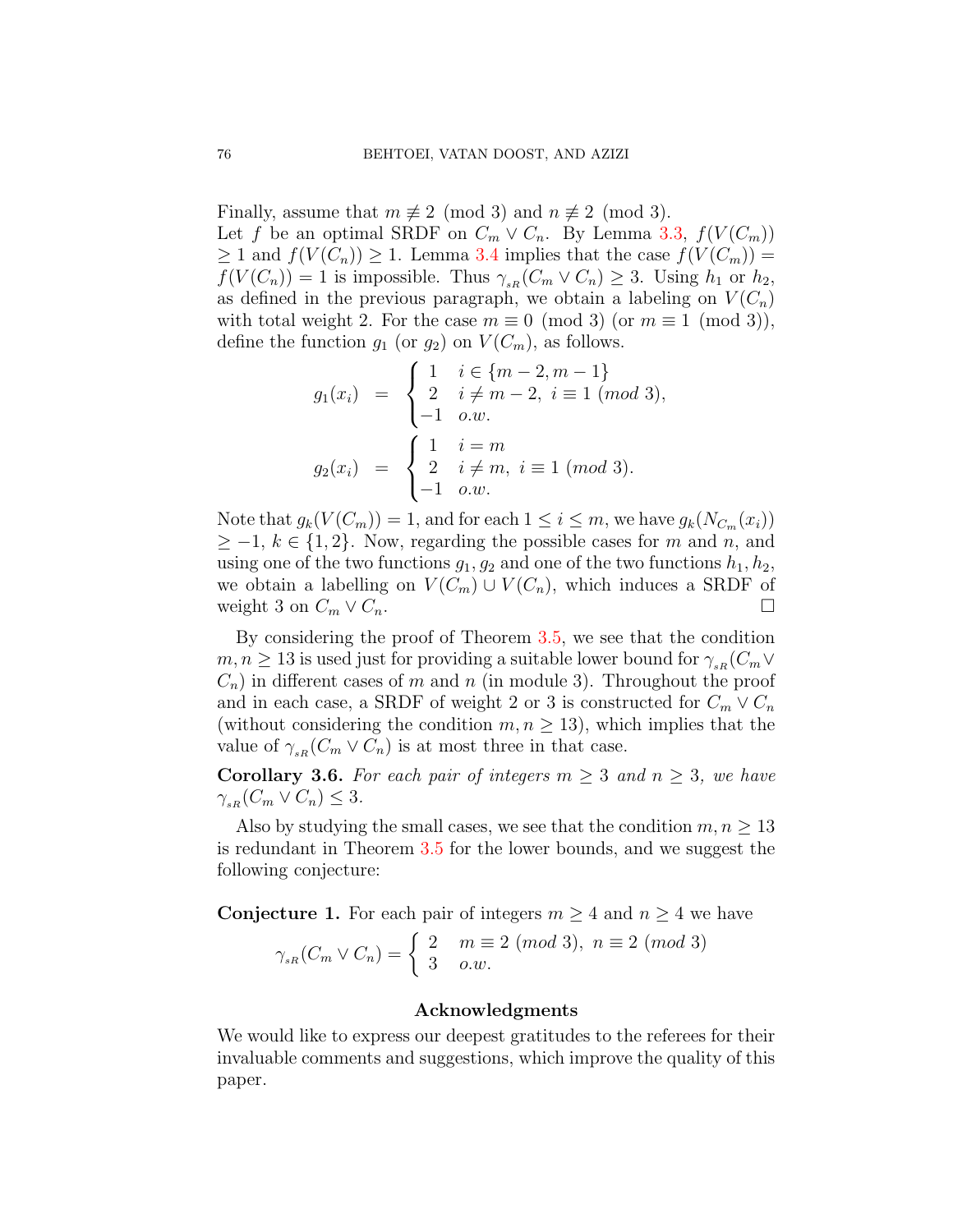## **REFERENCES**

- <span id="page-12-7"></span>1. H. A. Ahangar, M. A. Henning, Y. Zhao, C. Löwenstein, V. Samodivkin, Signed Roman domination in graphs, *J. Comb. Optim.* **27** (2014) 241–255.
- <span id="page-12-1"></span>2. C. Berge, Graphs and hypergraphs, North Holland, Amsterdam, 1973.
- <span id="page-12-4"></span>3. Z. Füredi and D. Mubayi, Signed domination in regular graphs and setsystems, *J. Combin. Theory Ser. B* **76** (1999) 223–239.
- <span id="page-12-3"></span>4. M. R. Garey and D. S. Johnson, Computers and Intractability: A Guide to the theory of NP-completeness, W.H. Freeman, San Francisco 1979.
- <span id="page-12-5"></span>5. W. Goddard, M. A. Henning, Restricted domination parameters in graphs, *J. Comb. Optim.* **13** (2007) 353–363.
- <span id="page-12-0"></span>6. T. W. Haynes, S. T. Hedetniemi and P. J. Slater, Domination in Graphs, Advanced Topics, Marcel Dekker, New York, 1998.
- <span id="page-12-8"></span>7. M. A. Henning, S. T. Hedetniemi, Defending the Roman empire – a new strategy, *Discrete Math.* **266** (2003), 239–251.
- <span id="page-12-10"></span>8. M. A. Henning, L. Volkmann, Signed Roman *k−*domination in trees, *Discrete Applied Mathematics* **186** (2015), 98–105.
- <span id="page-12-6"></span>9. M. A. Henning, Graphs with large paired-domination number, *J. Comb. Optim.* **13** (2007) 61–78.
- <span id="page-12-2"></span>10. O. Ore, Theory of graphs, Vol. 38. Providence: Amer. Math. Soc. Colloq. Publ. 1962.
- <span id="page-12-11"></span>11. S. M. Sheikholeslami, L. Volkmann, Signed Roman domination in digraphs, *J. Comb. Optim.* **30** (2015) 456–467.
- 12. S. M. Sheikholeslami, L. Volkmann, The signed Roman domatic number of a graph, *Ann. Math. Inform.* **40** (2012) 105–112.
- <span id="page-12-9"></span>13. I. Stewart, Defend the Roman Empire, *Sci. Amer.* **281** (1999) 136–139.

#### **Ali Behtoei**

Department of Mathematics, Imam Khomeini International University, P.O.Box 34149-16818, Qazvin, Iran.

Email: a.behtoei@sci.ikiu.ac.ir

#### **Ebrahim Vatandoost**

Department of Mathematics, Imam Khomeini International University, P.O.Box 34149-16818, Qazvin, Iran.

Email: e-vatandoost@ikiu.ac.ir

#### **Fezzeh Azizi Rajol Abad**

Department of Mathematics, Imam Khomeini International University, P.O.Box 34149-16818, Qazvin, Iran.

Email: vf.azizi66@gmail.com